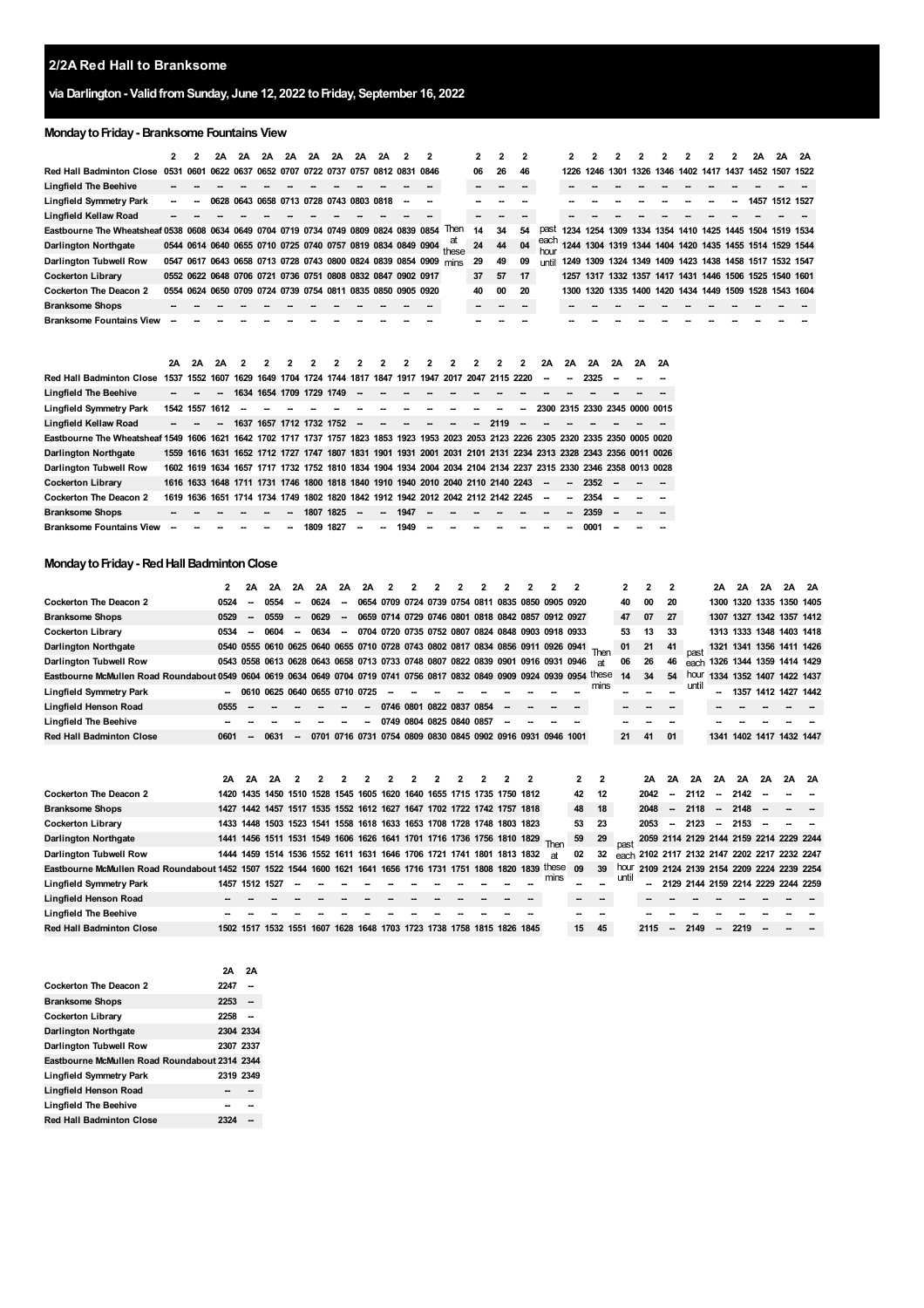#### **Saturday- Branksome Fountains View**

|                                                                                  | 2Α | 2Α                                                | 2Α | 2Α | 2A | 2A                                 | 2A | 2Α |  |                                          |    |    |     |       |                                                                       |                                                                  |  |  |  | 2A                                      | 2A        | 2A | 2Α        | 2A |
|----------------------------------------------------------------------------------|----|---------------------------------------------------|----|----|----|------------------------------------|----|----|--|------------------------------------------|----|----|-----|-------|-----------------------------------------------------------------------|------------------------------------------------------------------|--|--|--|-----------------------------------------|-----------|----|-----------|----|
| <b>Red Hall Badminton Close</b>                                                  |    |                                                   |    |    |    | 0707 0722 0737 0752 0807 0831 0846 |    |    |  |                                          | 06 | 26 | 46  |       | 1226.                                                                 | 1246 1301                                                        |  |  |  | 1326 1346 1402 1417 1437 1452 1507 1522 |           |    | 1537 1552 |    |
| Lingfield Kellaw Road                                                            |    |                                                   |    |    |    |                                    |    |    |  |                                          |    |    |     |       |                                                                       |                                                                  |  |  |  |                                         |           |    |           |    |
| <b>Lingfield Symmetry Park</b>                                                   |    | 0628 0643 0658 0713 0728 0743 0758 0813           |    |    |    |                                    |    |    |  |                                          |    |    |     |       |                                                                       |                                                                  |  |  |  | 1457                                    | 1512 1527 |    | 1542 1557 |    |
| Eastbourne The Wheatsheaf 0634 0649 0704 0719 0734 0749 0804 0819 0839 0854 Then |    |                                                   |    |    |    |                                    |    |    |  |                                          | 14 | 34 | -54 |       | 1234 1254 1309 1334 1354 1410 1425 1445 1504 1519 1534 1549 1604      |                                                                  |  |  |  |                                         |           |    |           |    |
| Darlington Northgate                                                             |    | 0640 0655 0710 0725 0740 0757 0814 0829 0849 0904 |    |    |    |                                    |    |    |  | яt                                       | 24 | 44 | 04  |       | each 1244 1304 1319 1344 1404 1420 1435 1455 1514 1529 1544 1559 1614 |                                                                  |  |  |  |                                         |           |    |           |    |
| Darlington Tubwell Row                                                           |    |                                                   |    |    |    |                                    |    |    |  | 0728 0743 0800 0819 0834 0854 0909 these | 29 | 49 | 09  | hour  | 1249 1309 1324 1349 1409 1423 1438 1458 1517 1532 1547 1602 1617      |                                                                  |  |  |  |                                         |           |    |           |    |
| <b>Cockerton Library</b>                                                         |    |                                                   |    |    |    | 0736 0751 0808 0827 0842 0902 0917 |    |    |  |                                          | 37 | 57 | 17  | until |                                                                       | 1257 1317 1332 1357 1417 1431 1446 1506 1525 1540 1555 1610 1625 |  |  |  |                                         |           |    |           |    |
| <b>Cockerton The Deacon 2</b>                                                    | -- |                                                   | ⊷  |    |    | 0739 0754 0811 0830 0845 0905 0920 |    |    |  |                                          | 40 | 00 | 20  |       |                                                                       | 1300 1320 1335 1400 1420 1434 1449 1509 1528 1543 1558 1613 1628 |  |  |  |                                         |           |    |           |    |
| <b>Branksome Shops</b>                                                           |    |                                                   |    |    |    |                                    |    |    |  |                                          |    |    |     |       |                                                                       |                                                                  |  |  |  |                                         |           |    |           |    |
| <b>Branksome Fountains View</b>                                                  |    |                                                   |    |    |    |                                    |    |    |  |                                          |    |    |     |       |                                                                       |                                                                  |  |  |  |                                         |           |    |           |    |
|                                                                                  |    |                                                   |    |    |    |                                    |    |    |  |                                          |    |    |     |       |                                                                       |                                                                  |  |  |  |                                         |           |    |           |    |

|                                                                                                                               | 2A   |                          | 2, 2, 2                    |                          | $\overline{\mathbf{2}}$ | $\overline{ }$ | $\overline{\phantom{a}}$ | $\overline{\phantom{a}}$ | $\overline{\phantom{a}}$ | $\overline{\phantom{a}}$                                                                            | $\overline{2}$ | $\overline{\phantom{a}}$ | 2    | 2 | 2A                            | 2A                       | 2A        | 2A | 2A 2A |  |
|-------------------------------------------------------------------------------------------------------------------------------|------|--------------------------|----------------------------|--------------------------|-------------------------|----------------|--------------------------|--------------------------|--------------------------|-----------------------------------------------------------------------------------------------------|----------------|--------------------------|------|---|-------------------------------|--------------------------|-----------|----|-------|--|
| Red Hall Badminton Close                                                                                                      |      |                          |                            |                          |                         |                |                          |                          |                          | 1607 1626 1646 1706 1726 1746 1817 1847 1917 1947 2017 2047 2115 2220                               |                |                          |      |   | $\overline{\phantom{a}}$      | $\overline{\phantom{a}}$ | 2325      |    |       |  |
| Lingfield Kellaw Road                                                                                                         |      |                          | - 1631 1651 1711 1731 1751 |                          |                         |                | $\overline{\phantom{a}}$ | .                        |                          |                                                                                                     |                | $\overline{\phantom{a}}$ | 2119 |   |                               |                          |           |    |       |  |
| Lingfield Symmetry Park                                                                                                       | 1612 | $\overline{\phantom{a}}$ |                            |                          |                         |                |                          |                          |                          |                                                                                                     |                |                          |      |   | 2300 2315 2330 2345 0000 0015 |                          |           |    |       |  |
| Eastbourne The Wheatsheaf 1619 1636 1656 1716 1736 1756 1823 1853 1923 1953 2023 2053 2123 2226 2305 2320 2335 2350 0005 0020 |      |                          |                            |                          |                         |                |                          |                          |                          |                                                                                                     |                |                          |      |   |                               |                          |           |    |       |  |
| Darlington Northgate                                                                                                          |      |                          |                            |                          |                         |                |                          |                          |                          | 1629 1646 1706 1726 1746 1806 1831 1901 1931 2001 2031 2101 2131 2234 2313 2328 2343 2356 0011 0026 |                |                          |      |   |                               |                          |           |    |       |  |
| Darlington Tubwell Row                                                                                                        |      |                          |                            |                          |                         |                |                          |                          |                          | 1632 1649 1709 1729 1749 1809 1834 1904 1934 2004 2034 2104 2134 2237 2315 2330 2346 2358 0013 0028 |                |                          |      |   |                               |                          |           |    |       |  |
| Cockerton Library                                                                                                             |      |                          |                            |                          |                         |                |                          |                          |                          | 1640 1657 1717 1737 1757 1817 1840 1910 1940 2010 2040 2110 2140 2243                               |                |                          |      |   | $\overline{\phantom{a}}$      | $\overline{a}$           | - 2352 -  |    |       |  |
| <b>Cockerton The Deacon 2</b>                                                                                                 |      |                          |                            |                          |                         |                |                          |                          |                          | 1643 1700 1720 1740 1800 1820 1842 1912 1942 2012 2042 2112 2142 2245                               |                |                          |      |   | $\overline{\phantom{a}}$      |                          | $-2354 -$ |    |       |  |
| <b>Branksome Shops</b>                                                                                                        | --   |                          |                            |                          | 1805 1825               |                | --                       | $\overline{\phantom{a}}$ | 1947                     |                                                                                                     |                |                          |      |   |                               |                          | 2359      |    |       |  |
| <b>Branksome Fountains View</b>                                                                                               | --   |                          |                            | $\overline{\phantom{a}}$ | 1807                    | 1827           | ш,                       | $\sim$                   | 1949                     | $\overline{\phantom{a}}$                                                                            |                |                          |      |   |                               |                          | 0001      |    |       |  |

# **Saturday - Red Hall Badminton Close**

|                                                                                                                | 2A   | 2A             | 2A | 2A                                                                    | 2A                                 | 2A | 2 | 2                                       |  |                |              |                                                                       |              | 2         | 2  |        |              | 2                        |           | 2A                       | 2A        | 2A        | 2A 2A                                                  |  |
|----------------------------------------------------------------------------------------------------------------|------|----------------|----|-----------------------------------------------------------------------|------------------------------------|----|---|-----------------------------------------|--|----------------|--------------|-----------------------------------------------------------------------|--------------|-----------|----|--------|--------------|--------------------------|-----------|--------------------------|-----------|-----------|--------------------------------------------------------|--|
| <b>Cockerton The Deacon 2</b>                                                                                  |      |                |    |                                                                       |                                    |    |   | 0710 0740 0755 0815 0830 0845 0905 0920 |  |                |              |                                                                       |              | 40        | 00 | 20     |              |                          |           |                          |           |           | 1300 1320 1335 1350 1405 1420 1435                     |  |
| <b>Branksome Shops</b>                                                                                         |      |                |    |                                                                       |                                    |    |   | 0717 0747 0802 0822 0837 0852 0912 0927 |  |                |              |                                                                       |              | 47        | 07 | 27     |              |                          |           |                          |           |           | 1307 1327 1342 1357 1412 1427 1442                     |  |
| <b>Cockerton Library</b>                                                                                       |      |                |    |                                                                       |                                    |    |   | 0723 0753 0808 0828 0843 0858 0918 0933 |  |                |              |                                                                       |              | 53        | 13 | 33     |              |                          |           |                          |           |           | 1313 1333 1348 1403 1418 1433 1448                     |  |
| <b>Darlington Northgate</b>                                                                                    |      |                |    | 0555 0610 0625 0640 0655 0710 0731 0801 0816 0836 0851 0906 0926 0941 |                                    |    |   |                                         |  |                |              |                                                                       | Then         | 01        | 21 | 41     | past         |                          |           |                          |           |           | 1321 1341 1356 1411 1426 1441 1456                     |  |
| Darlington Tubwell Row                                                                                         |      |                |    |                                                                       |                                    |    |   |                                         |  |                |              | 0558 0613 0628 0643 0658 0713 0734 0804 0819 0841 0856 0911 0931 0946 | these        | 06        | 26 | 46     | each<br>hour |                          |           |                          |           |           | 1326 1344 1359 1414 1429 1444 1459                     |  |
| Eastbourne McMullen Road Roundabout 0604 0619 0634 0649 0704 0719 0742 0812 0827 0849 0904 0919 0939 0954 mins |      |                |    |                                                                       |                                    |    |   |                                         |  |                |              |                                                                       |              | 14        | 34 | 54     | until        |                          |           |                          |           |           | 1334 1352 1407 1422 1437 1452 1507                     |  |
| Lingfield Henson Road                                                                                          |      |                |    |                                                                       |                                    |    |   |                                         |  |                |              |                                                                       |              |           |    |        |              |                          |           |                          |           |           |                                                        |  |
| <b>Lingfield Symmetry Park</b>                                                                                 |      | 0610 0625 0640 |    | 0655 0710 0725                                                        |                                    |    |   |                                         |  |                |              |                                                                       |              |           |    |        |              | $\sim$                   |           |                          |           |           | 1357 1412 1427 1442 1457 1512                          |  |
| <b>Red Hall Badminton Close</b>                                                                                |      |                |    | 0701                                                                  | 0716 0731 0752 0819 0834 0856 0911 |    |   |                                         |  | 0926 0946 1001 |              |                                                                       |              | 21        | 41 | 01     |              | 1341                     |           |                          |           |           | 1402 1417 1432 1447 1502 1517                          |  |
|                                                                                                                |      |                |    |                                                                       |                                    |    |   |                                         |  |                |              |                                                                       |              |           |    |        |              |                          |           |                          |           |           |                                                        |  |
|                                                                                                                | 2A   |                |    |                                                                       |                                    |    |   |                                         |  |                | $\mathbf{2}$ | 2                                                                     |              | 2         |    | 2Α     | 2Α           | 2A                       | <b>2A</b> | 2A                       | <b>2A</b> | <b>2A</b> | 2A                                                     |  |
| <b>Cockerton The Deacon 2</b>                                                                                  | 1450 | 1510           |    | 1528 1545 1600 1615 1630 1645 1703 1720 1742                          |                                    |    |   |                                         |  |                | 12           | 42                                                                    |              | 2012 2042 |    |        | 2112         | $\overline{\phantom{a}}$ | 2142      |                          |           |           | $2247 -$                                               |  |
| <b>Branksome Shops</b>                                                                                         |      | 1457 1517      |    | 1535 1552 1607 1622 1637 1652 1710 1727 1748                          |                                    |    |   |                                         |  |                | 18           | 48                                                                    |              | 2018 2048 |    | $\sim$ | 2118         | $\sim$                   | 2148      | $\overline{\phantom{a}}$ |           | -         | $2253 -$                                               |  |
| <b>Cockerton Library</b>                                                                                       |      |                |    | 1503 1523 1541 1558 1613 1628 1643 1658 1716 1733 1753                |                                    |    |   |                                         |  |                | 23           | 53                                                                    |              | 2023 2053 |    | $\sim$ | 2123         | $\overline{\phantom{a}}$ | 2153      |                          |           |           | $2258 -$                                               |  |
| <b>Darlington Northgate</b>                                                                                    |      |                |    | 1511 1531 1549 1606 1621 1636 1651 1706 1724 1741 1759                |                                    |    |   |                                         |  | Then           | 29           | 59                                                                    | past         |           |    |        |              |                          |           |                          |           |           | 2029 2059 2114 2129 2144 2159 2214 2229 2244 2304 2334 |  |
| Darlington Tubwell Row                                                                                         |      |                |    | 1514 1536 1552 1611 1626 1641 1656 1711 1729 1746 1802 these          |                                    |    |   |                                         |  |                | 32           | 02                                                                    | each<br>hour |           |    |        |              |                          |           |                          |           |           | 2032 2102 2117 2132 2147 2202 2217 2232 2247 2307 2337 |  |
| Eastbourne McMullen Road Roundabout 1522 1544 1600 1619 1634 1649 1704 1719 1737 1754 1809 mins                |      |                |    |                                                                       |                                    |    |   |                                         |  |                | 39           | 09                                                                    | <b>until</b> |           |    |        |              |                          |           |                          |           |           | 2039 2109 2124 2139 2154 2209 2224 2239 2254 2314 2344 |  |
| Lingfield Henson Road                                                                                          |      |                |    |                                                                       |                                    |    |   |                                         |  |                |              |                                                                       |              |           |    |        |              |                          |           |                          |           |           |                                                        |  |
| <b>Lingfield Symmetry Park</b>                                                                                 | 1527 |                |    |                                                                       |                                    |    |   |                                         |  |                |              |                                                                       |              |           |    |        |              |                          |           |                          |           |           | 2129 2144 2159 2214 2229 2244 2259 2319 2349           |  |

**1532**

**1551**

**1607**

**1626**

**1641**

**1656**

**1711**

**1726**

**1744**

**1801**

**1815 45 15 2045**

**2115**

**--**

**2149**

**--**

**2219**

**--**

**--**

**--**

**2324**

**--**

**Red Hall Badminton Close**

|                                                                                            | 2Α | 2Α                                                               | 2A | 2Α | 2A | 2A | 2A                       | 2Α |  |                          |                               |                                                         | 2  | 2  |       | 2 |                | 2A | 2A                       | 2A                                 | 2A                       | - 2A |
|--------------------------------------------------------------------------------------------|----|------------------------------------------------------------------|----|----|----|----|--------------------------|----|--|--------------------------|-------------------------------|---------------------------------------------------------|----|----|-------|---|----------------|----|--------------------------|------------------------------------|--------------------------|------|
| <b>Red Hall Badminton Close</b>                                                            |    |                                                                  |    |    |    |    |                          |    |  | 0846 0916 0946 1016 1048 |                               |                                                         | 18 | 48 |       |   | 1418 1448 1514 |    | -                        | 1544                               | $\overline{\phantom{a}}$ | 1614 |
| Lingfield Kellaw Road                                                                      |    |                                                                  |    |    |    |    |                          |    |  |                          |                               |                                                         |    |    |       |   |                |    |                          |                                    |                          |      |
| <b>Lingfield Symmetry Park</b>                                                             |    | 0628 0643 0658 0713 0728 0743 0758 0813                          |    |    |    |    |                          |    |  |                          |                               |                                                         |    |    |       |   |                |    |                          | 1519 1534 1549                     | 1604 1619                |      |
| Eastbourne The Wheatsheaf 0634 0649 0704 0719 0734 0749 0804 0819 0852 0922 0952 1022 1054 |    |                                                                  |    |    |    |    |                          |    |  |                          |                               | Then                                                    | 24 | 54 | past  |   |                |    |                          | 1424 1454 1524 1539 1554 1609 1624 |                          |      |
| <b>Darlington Northgate</b>                                                                |    | 0640 0655 0710 0725 0740 0755 0810 0825 0902 0932 1002 1032 1105 |    |    |    |    |                          |    |  |                          |                               | at                                                      | 35 | 05 | each  |   |                |    |                          | 1435 1505 1535 1548 1605 1618 1635 |                          |      |
| Darlington Tubwell Row                                                                     |    |                                                                  | -- |    |    |    |                          |    |  |                          |                               | 0727 0742 0757 0812 0827 0904 0934 1004 1036 1109 these | 39 | 09 | hour  |   |                |    |                          | 1439 1509 1539 1550 1609 1620 1639 |                          |      |
| <b>Cockerton Library</b>                                                                   |    |                                                                  |    |    |    |    | $\overline{\phantom{a}}$ |    |  |                          |                               | 0835 0910 0940 1010 1042 1117 mins                      | 47 | 17 | until |   | 1447 1517 1547 |    | $\overline{\phantom{a}}$ | 1617                               | μ.                       | 1647 |
| <b>Cockerton The Deacon 2</b>                                                              |    |                                                                  |    |    |    |    | --                       |    |  |                          | 0837 0912 0942 1012 1045 1120 |                                                         | 50 | 20 |       |   | 1450 1520 1550 |    | $\overline{\phantom{a}}$ | 1620                               | $\overline{\phantom{a}}$ | 1650 |
| <b>Branksome Shops</b>                                                                     |    |                                                                  |    |    |    |    |                          |    |  |                          |                               |                                                         |    |    |       |   |                |    |                          |                                    |                          |      |
| <b>Branksome Fountains View</b>                                                            |    |                                                                  |    |    |    |    |                          |    |  |                          |                               |                                                         |    |    |       |   |                |    |                          |                                    |                          |      |
|                                                                                            |    |                                                                  |    |    |    |    |                          |    |  |                          |                               |                                                         |    |    |       |   |                |    |                          |                                    |                          |      |
|                                                                                            |    |                                                                  |    |    |    |    |                          |    |  |                          |                               |                                                         |    |    |       |   |                |    |                          |                                    |                          |      |

|                                 |      |                | 2  |    |       |  |      |                               | 2 | 2A | 2A                       | 2A                                                          | 2A | 2Α | 2Α |
|---------------------------------|------|----------------|----|----|-------|--|------|-------------------------------|---|----|--------------------------|-------------------------------------------------------------|----|----|----|
| Red Hall Badminton Close 1647   |      |                | 17 | 47 |       |  |      | 1917 1947 2015 2047 2115 2220 |   |    | --                       | 2325                                                        |    |    |    |
| Lingfield Kellaw Road           | --   |                |    |    |       |  | 2019 |                               |   |    |                          |                                                             |    |    |    |
| <b>Lingfield Symmetry Park</b>  |      |                |    |    |       |  |      |                               |   |    |                          | 2300 2315 2330 2345 0000 0015                               |    |    |    |
| Eastbourne The Wheatsheaf 1653  |      |                | 23 | 53 | past  |  |      |                               |   |    |                          | 1923 1953 2023 2053 2121 2226 2305 2320 2335 2350 0005 0020 |    |    |    |
| <b>Darlington Northgate</b>     | 1701 | <sub>2</sub> t | 31 | 01 | each  |  |      |                               |   |    |                          | 1931 2001 2031 2101 2129 2234 2313 2328 2343 2356 0011 0026 |    |    |    |
| Darlington Tubwell Row          |      | $1704$ these   | 34 | 04 | hour  |  |      |                               |   |    |                          | 1934 2004 2034 2104 2132 2237 2315 2330 2346 2358 0013 0028 |    |    |    |
| <b>Cockerton Library</b>        | 1710 | mins           | 40 | 10 | until |  |      | 1940 2010 2040 2110 2138 2243 |   |    |                          | 2352                                                        |    |    |    |
| <b>Cockerton The Deacon 2</b>   | 1712 |                | 42 | 12 |       |  |      | 1942 2012 2042 2112 2140 2245 |   |    | $\overline{\phantom{a}}$ | 2354                                                        |    |    |    |
| <b>Branksome Shops</b>          |      |                |    |    |       |  |      |                               |   |    |                          | 2359                                                        |    |    |    |
| <b>Branksome Fountains View</b> |      |                |    |    |       |  |      |                               |   |    |                          |                                                             |    |    |    |